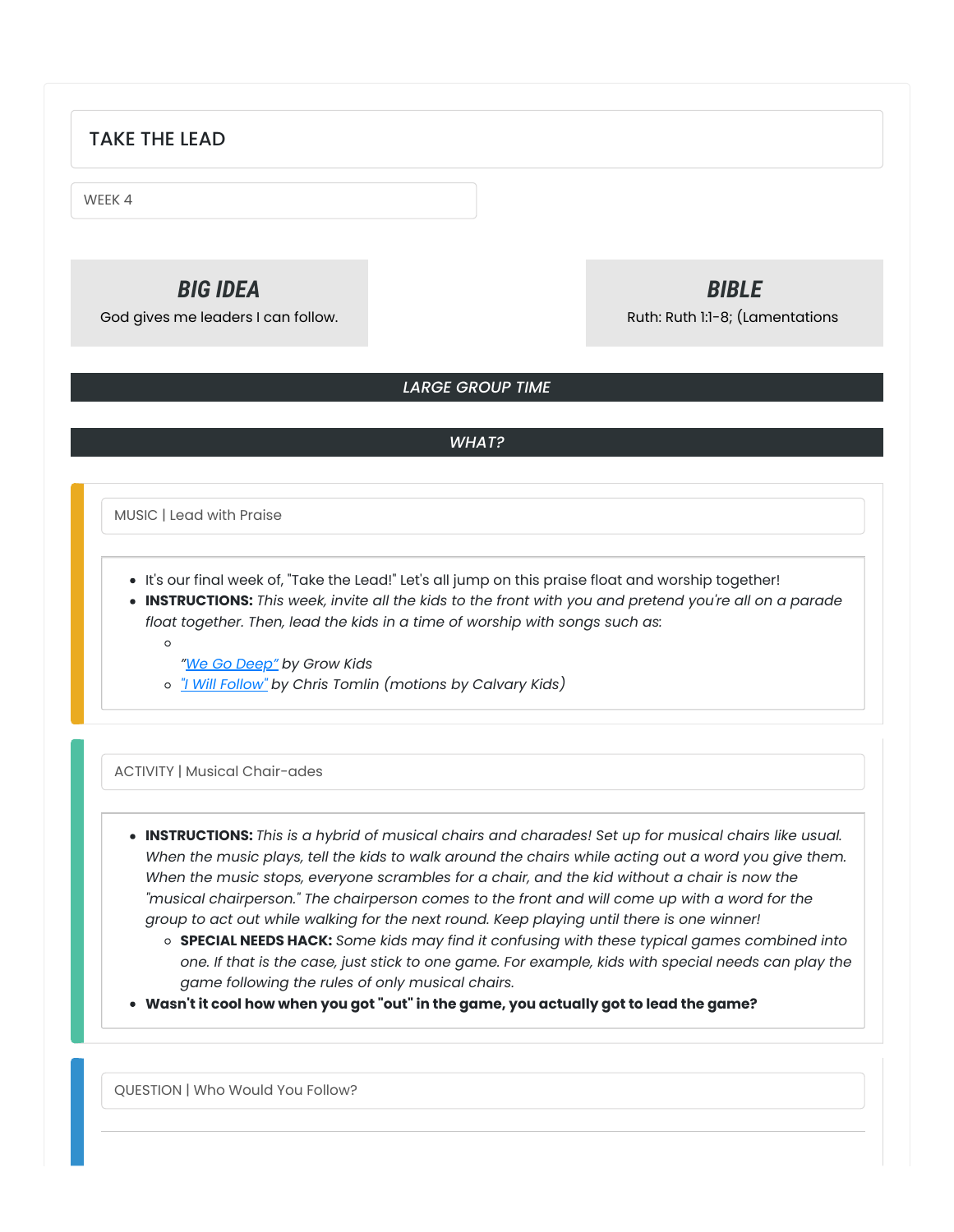- Think about some of the people real or imaginary you look up to. Maybe they are people you've read about, seen in a show or movie, or people you know in real life.
- Now, imagine you had to pick one of them to follow around and do what they do for the rest of your life. **Who would you choose? Why?**

# *SO WHAT?*

#### SCRIPTURE | Ruth 1:1-18

- **INSTRUCTIONS:** *Show this [video](https://youtu.be/pyr3AyI7zVY) to introduce the kids to the Bible story in Ruth 1:1-18. Recruit a volunteer to play Ruth for this brief interview to further develop today's Bible story. Consider playing an instrumental soundtrack in the background to add to the vibe.*
- Our final grand marshal in "Take the Lead" is a woman named Ruth! She wasn't one of the judges, but she lived during the time when the judges were in power. Let's get to know her a little, shall we?
	- **Interviewer:** Welcome to [*Name of your kids ministry environment*], Ruth. We are so glad you can join us!
	- **Ruth:** It's a pleasure! Thanks for having me.
	- **Interviewer:** Now, your story is almost like a fairytale! But I think we would all like to hear your side of the story. *(Looks at kids.)* Am I right?
	- **Ruth:** Well, I was born and raised in Moab. I met a nice man who had immigrated to my country from Bethlehem. We got married, and things were great for about ten years. But then, sadly. . . he passed away. As did his brother. So, then it was just my mother-in-law, my sister-in-law, and me.
	- **Interviewer:** I'm so sorry to hear that. That must have been really tough. So, how did you end up in Bethlehem?
	- **Ruth:** My mother-in-law, Naomi, wanted to go back to her hometown. I had grown to admire her so much, especially being all by herself in a strange land. She felt like my own mother to me, so I couldn't bear the thought of her going back all alone. I wanted to take care of her.
	- **Interviewer:** That was incredibly brave of you. And you barely even knew much about God at the time, but you told Naomi that you would follow her and her God forever, is that right?
	- **Ruth:** Yes. That would probably sound a bit extreme for most people, but I somehow knew that I had to follow Naomi.
	- **Interviewer:** And what a good thing that you did! Against all odds, you and Naomi did so well! I hear you are remarried to a stand-up guy - Boaz, was it? - and you're expecting a baby soon, too? Congratulations!
	- **Ruth:** Yes, thank you! We are thinking about naming him Obed! Doesn't that sound like a really important name?
	- **Interviewer:** "Obed" it does! *(Chuckles to self, but upon seeing no reaction from anyone else, clears throat.)* Well, that's all the time we have today. Thank you for dropping by today, Ruth. It has been a real treat!

THE BIG IDEA | God gives me leaders I can follow.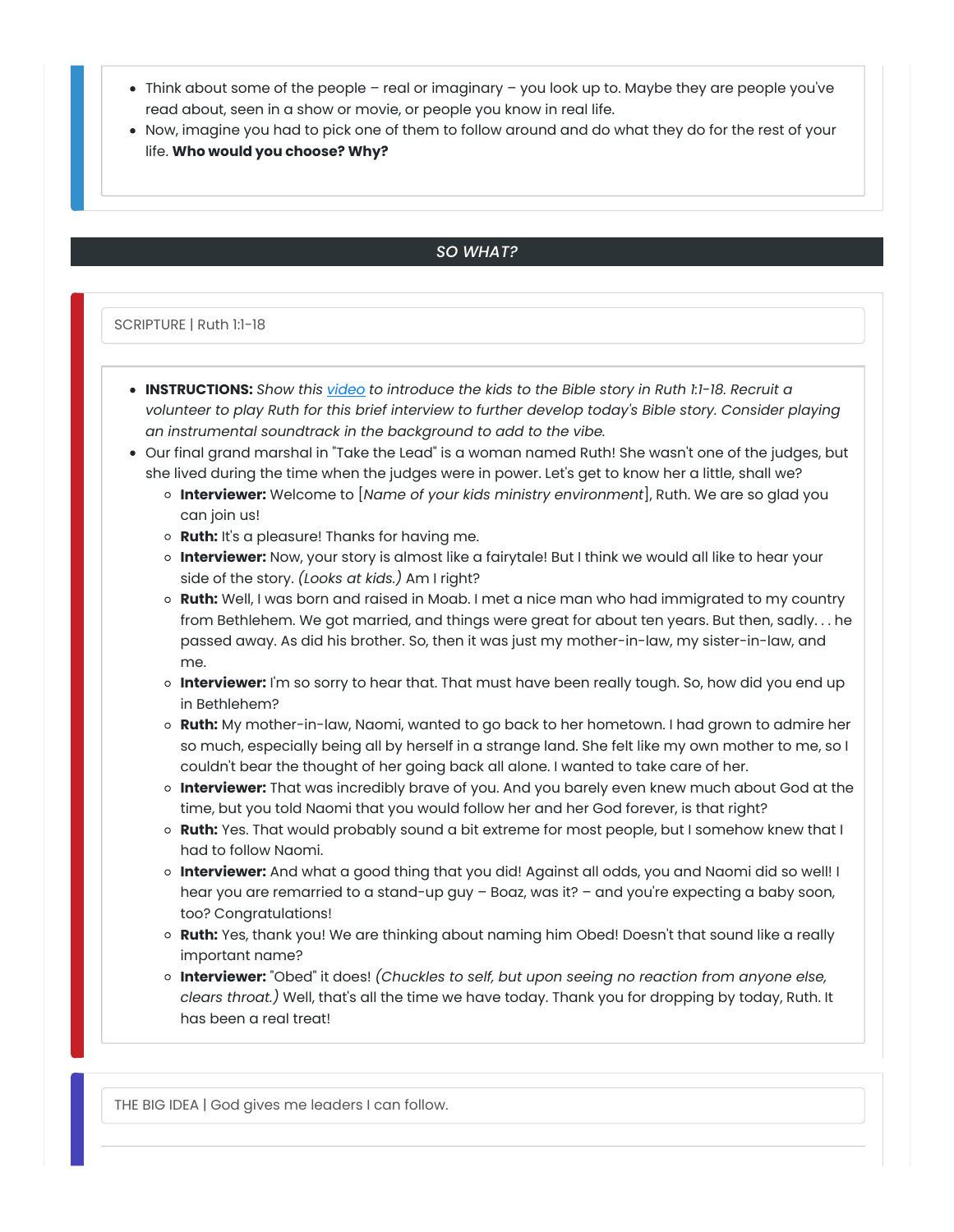Big Idea: **God gives me leaders I can follow.**

VIDEO | Take the Lead, Episode 4

**INSTRUCTIONS:** *Play this week's [teaching](http://growcurriculum.org/ElementaryTeachingVideosV4) video.*

ACTIVITY | Leaders Got Talent

- Today, you are all judges in "Leaders Got Talent!" There are many leaders in this world, and you will get a chance to narrow it down to the Top Four by pressing your buzzer for a person you think is a true leader.
- Only leaders who get three or more votes will advance to the next round. Each team also gets one golden paddle which they can only use once. But whatever name you vote on with the golden paddle will automatically make it to the Top Four, so choose wisely!
- **INSTRUCTIONS:** *Compile a list of about 20 pop culture icons, social media influencers, world leaders,* and other influential figures your kids would know (a quick web search will help you build this list). Write the names on a large piece of paper, dry erase board, or chalkboard. Separate the kids into 4 *teams, and give each team a buzzer (or something like it) and a golden paddle. Narrow down the list by eliminating names that don't get majority vote until only four names remain.*
- Alright, let's take a look at your Top Four.
- **Why did you vote for these four?**
- **What makes them good leaders?**

#### REFLECTION | Influencer vs. Leader

- You probably all know who influencers are they are usually the people who follow the trends and tell people what they think about it. They are called "influencers" because they can influence people's decisions about something.
- For example, after you watch a YouTube video about a toy you've wanted, you might want it more, or it could change your mind to not wanting it anymore.
- **What do you think is the difference between an influencer and a leader?**
	- **PRETEEN HACK:** *Ask a preteen to help write down a list of influencers and leaders (and their qualities) so that the group can visually see the differences in front of them.*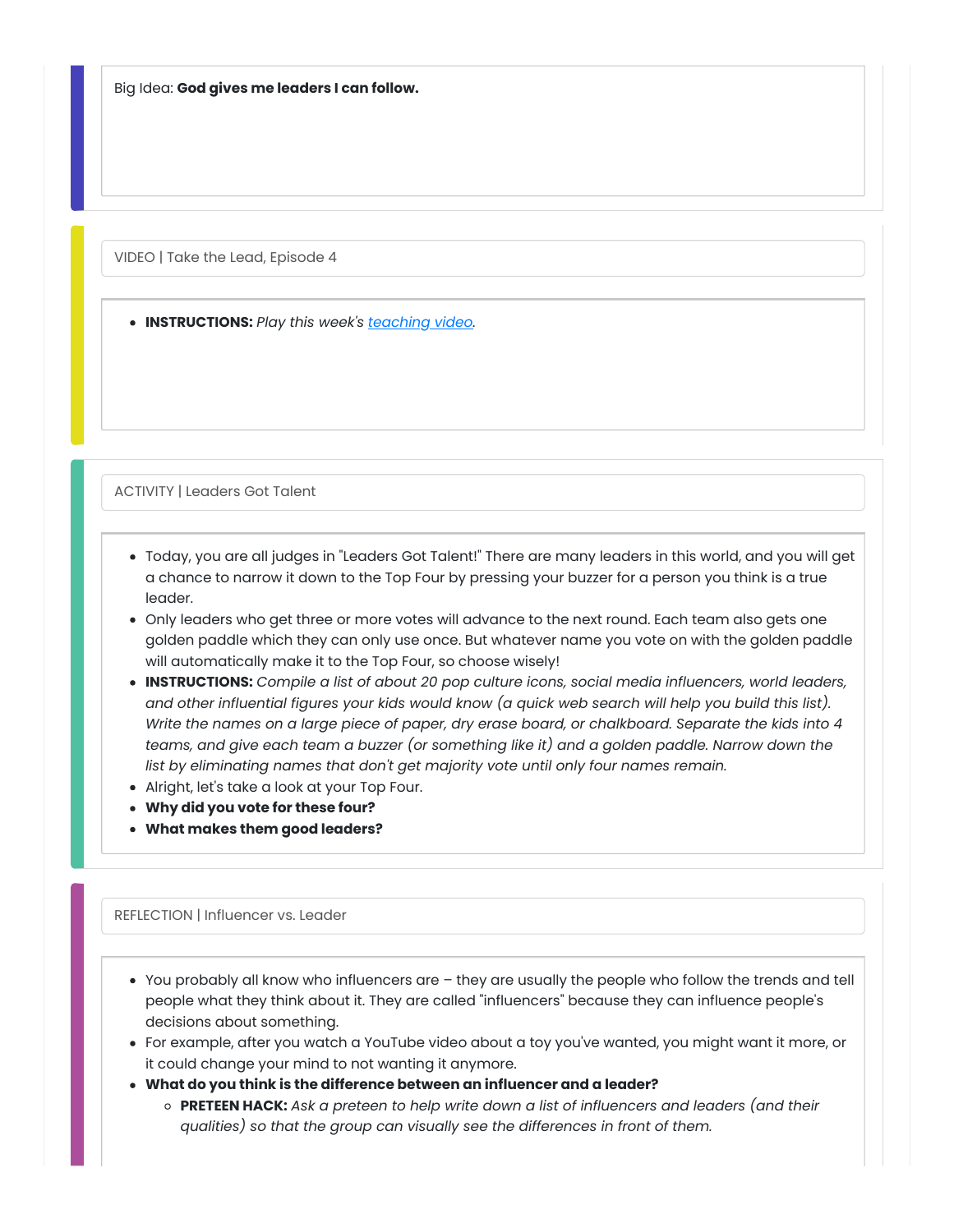- Let's think about it in terms of today's Bible story. Naomi was not an influencer. She did not tell Ruth to come with her to her hometown – in fact, she tried to influence Ruth and her sister-in-law, Orpah, to go back to Moab!
- But Naomi showed that she truly cared about what was best for Ruth. And Naomi continued to love and trust God even though terrible things had happened in her life. Things like these made Ruth leave her home and follow Naomi. This is one of the things that made Naomi a leader worth following. And just like God did for Ruth, **God gives us leaders we can follow**!

#### *NOW WHAT?*

ACTIVITY | Shoebox Floats

- What is a parade without a float! For our last day of, "Take the Lead," we are going to get into groups of two or three and build a shoebox float. Each pair or group can choose any one of our Bible "grand marshals" we've been talking about – Deborah, Gideon, Samson, or Ruth – and imagine that they are going to be honored on that float!
- **INSTRUCTIONS:** *Give each pair/group a shoebox and a bunch of different supplies (check your* shopping list for suggestions). Afterward, tell them to put it on a table for display! Check out some of *these to give you an idea: [example](https://2.bp.blogspot.com/-gXD-wVsQeGU/URGK3_desOI/AAAAAAAADzw/ZS-AvmmYETo/s1600/mardi+gras+float+11.jpg) one, [example](https://i.pinimg.com/originals/18/38/06/183806ee81cbc0c047ae3a351c50a571.jpg) two, [example](https://i.pinimg.com/originals/62/d2/20/62d2207a0d0097d4eec1bf703575042e.jpg) three. You might also want to play some music while they decorate!*
	- **PRETEEN HACK:** *For an added challenge, give groups a word or theme to incorporate into their design.*

#### MEMORY VERSE | Cotton Candy Relay

- **INSTRUCTIONS:** *Divide the group into two teams. Give each team a roll of tulle [\(pink](https://amzn.to/3boM6kq) and [blue](https://amzn.to/2KosSzr) to represent cotton candy) and something they can wrap the tulle around (a [straight](https://amzn.to/3exB0f7) mic stand would* work well). Tie one end of the tulle to the stick and pass the rest of the roll to the first kid. When you say, "Go," the first kid yells the first word of the memory verse, and wraps the tulle around the stand once, then passes it to the next kid. The second kid will yell the second word of the memory verse and wrap the tulle around, too. The first team to build their "cotton candy" and complete the verse *wins!*
	- **PRETEEN HACK:** *Consider using a kid in place of the mic stand to wrap the tulle around for added humor!*

PRAYER

Dear God, thank you for giving us leaders we can follow, leaders who are kind and real who show us how to trust you and do the right thing. Help us to take the lead by imitating leaders who love you and care about us, instead of spending a lot of time being influenced by people who don't help us grow. We know that when we follow the right people, we are actually following you! Amen.